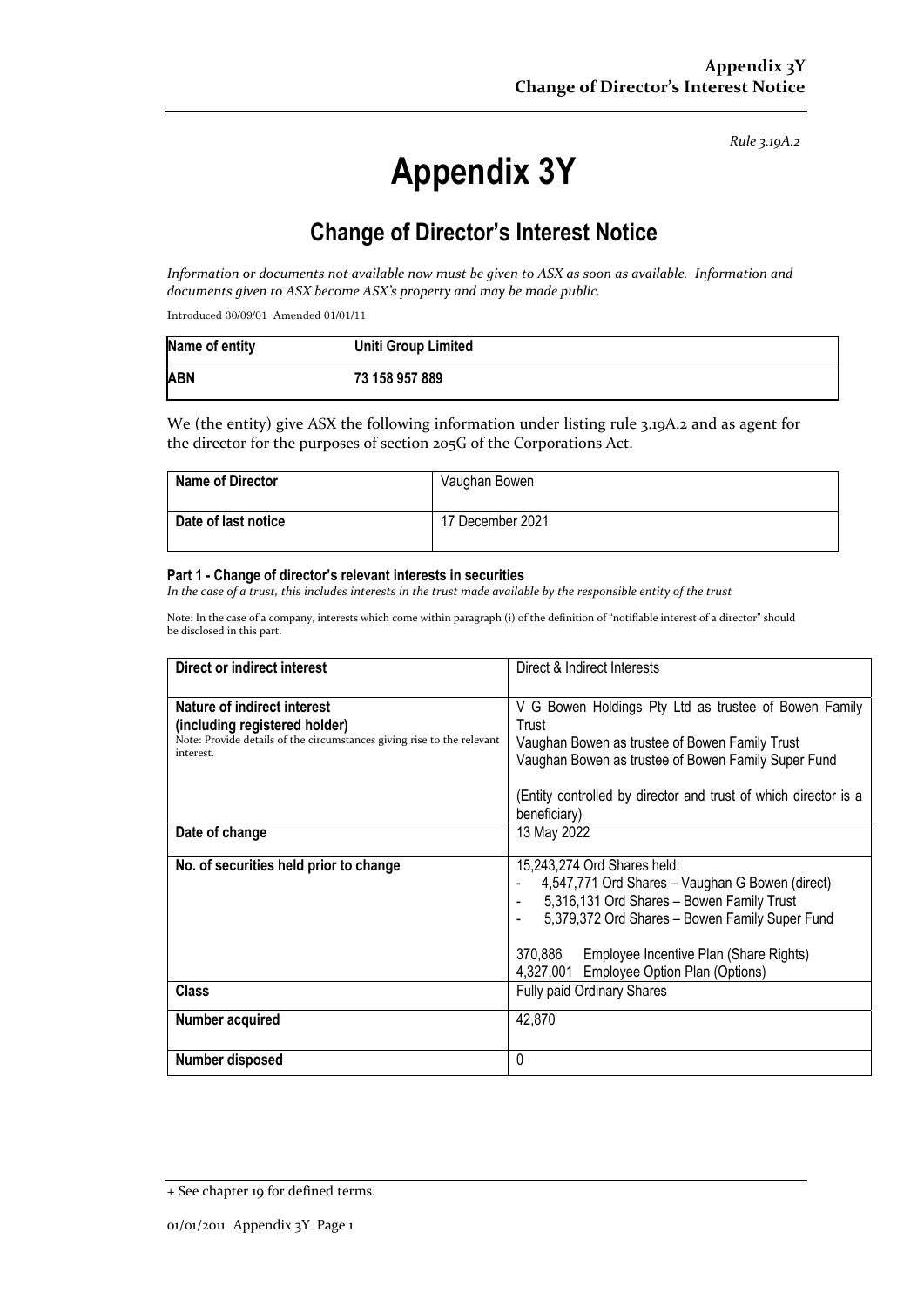| <b>Value/Consideration</b><br>Note: If consideration is non-cash, provide details and estimated<br>valuation                                                               | Share Rights granted as part of variable remuneration for<br>FY21, further details of which were set out in the 2021<br>Annual Remuneration Report.<br>21,985 Share Rights (face value \$3.98 each Share Right)<br>20,885 Share Rights (face value \$4.19 each Share Right)                                |
|----------------------------------------------------------------------------------------------------------------------------------------------------------------------------|------------------------------------------------------------------------------------------------------------------------------------------------------------------------------------------------------------------------------------------------------------------------------------------------------------|
| No. of securities held after change                                                                                                                                        | 15,286,144 Ord Shares held:<br>4,590,641 Ord Shares - Vaughan G Bowen (direct)<br>5,316,131 Ord Shares - Bowen Family Trust<br>$\overline{\phantom{a}}$<br>5,379,372 Ord Shares - Bowen Family Super Fund<br>328,016<br>Employee Incentive Plan (Share Rights)<br>4,327,001 Employee Option Plan (Options) |
| Nature of change<br>Example: on-market trade, off-market trade, exercise of options,<br>issue of securities under dividend reinvestment plan, participation in<br>buy-back | Exercise of vested Share Rights, granted as part of variable<br>remuneration for FY21, following approval by shareholders at<br>the AGM on 26 November 2021                                                                                                                                                |

### **Part 2 – Change of director's interests in contracts**

Note: In the case of a company, interests which come within paragraph (ii) of the definition of "notifiable interest of a director" should be disclosed in this part.

| <b>Detail of contract</b>                                                                                                                                                   |  |
|-----------------------------------------------------------------------------------------------------------------------------------------------------------------------------|--|
| <b>Nature of interest</b>                                                                                                                                                   |  |
| Name of registered holder<br>(if issued securities)                                                                                                                         |  |
| Date of change                                                                                                                                                              |  |
| No. and class of securities to which<br>interest related prior to change<br>Note: Details are only required for a contract in<br>relation to which the interest has changed |  |
| Interest acquired                                                                                                                                                           |  |
| Interest disposed                                                                                                                                                           |  |
| <b>Value/Consideration</b><br>Note: If consideration is non-cash, provide details<br>and an estimated valuation                                                             |  |
| Interest after change                                                                                                                                                       |  |

<sup>+</sup> See chapter 19 for defined terms.